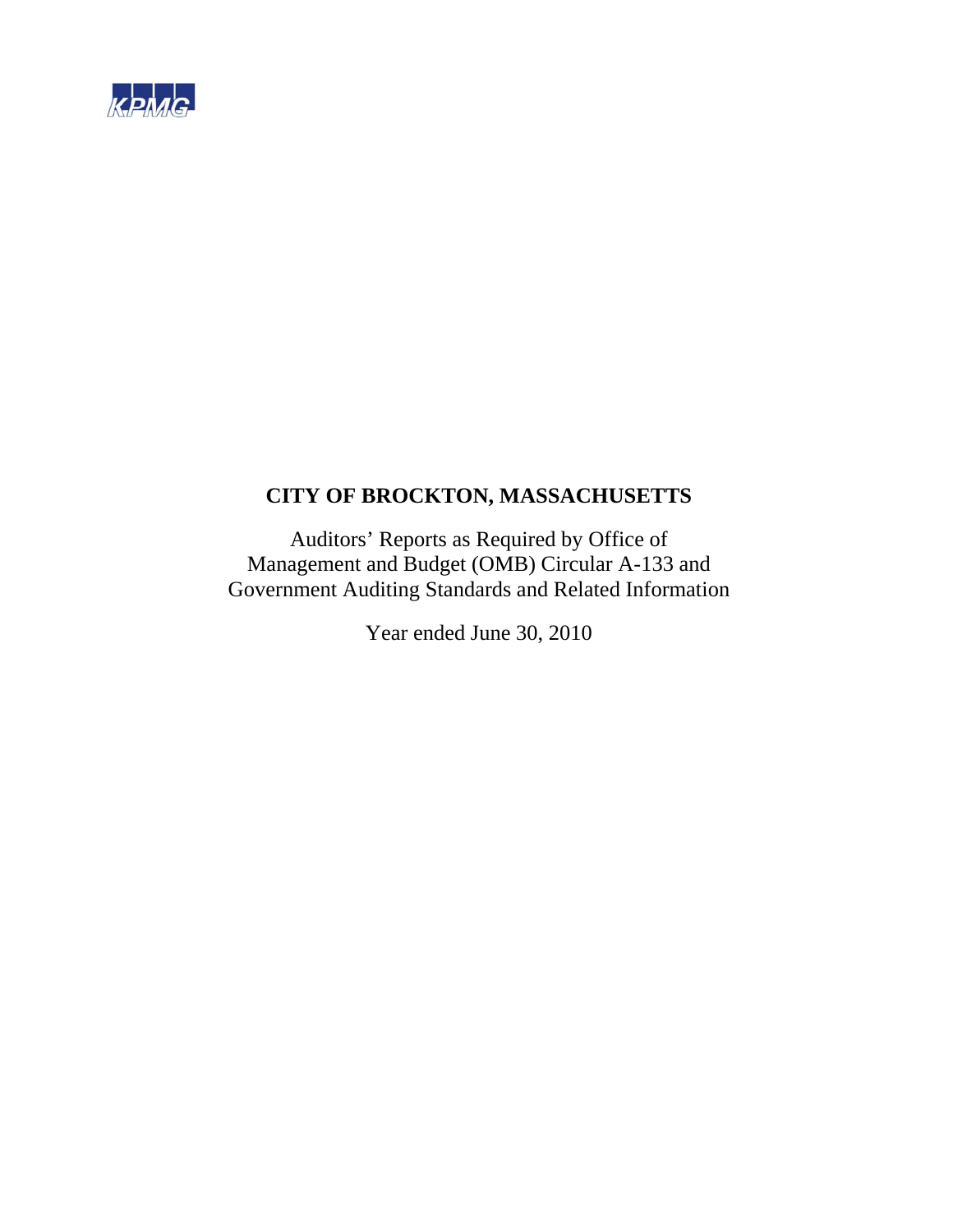# **Table of Contents**

|                                                                                                                                                                                     | Page        |
|-------------------------------------------------------------------------------------------------------------------------------------------------------------------------------------|-------------|
| Report on Compliance with Requirements That Could Have a Direct and Material Effect on<br>Each Major Program, Internal Control over Compliance, and on the Schedule of              |             |
| Expenditures of Federal Awards in Accordance with OMB Circular A-133                                                                                                                | Exhibit I   |
| Schedule of Expenditures of Federal Awards                                                                                                                                          | Exhibit II  |
| Report on Internal Control over Financial Reporting and on Compliance and Other Matters<br>Based on an Audit of Financial Statements Performed in Accordance with <i>Government</i> |             |
| <b>Auditing Standards</b>                                                                                                                                                           | Exhibit III |
| Schedule of Findings and Questioned Costs                                                                                                                                           | Exhibit IV  |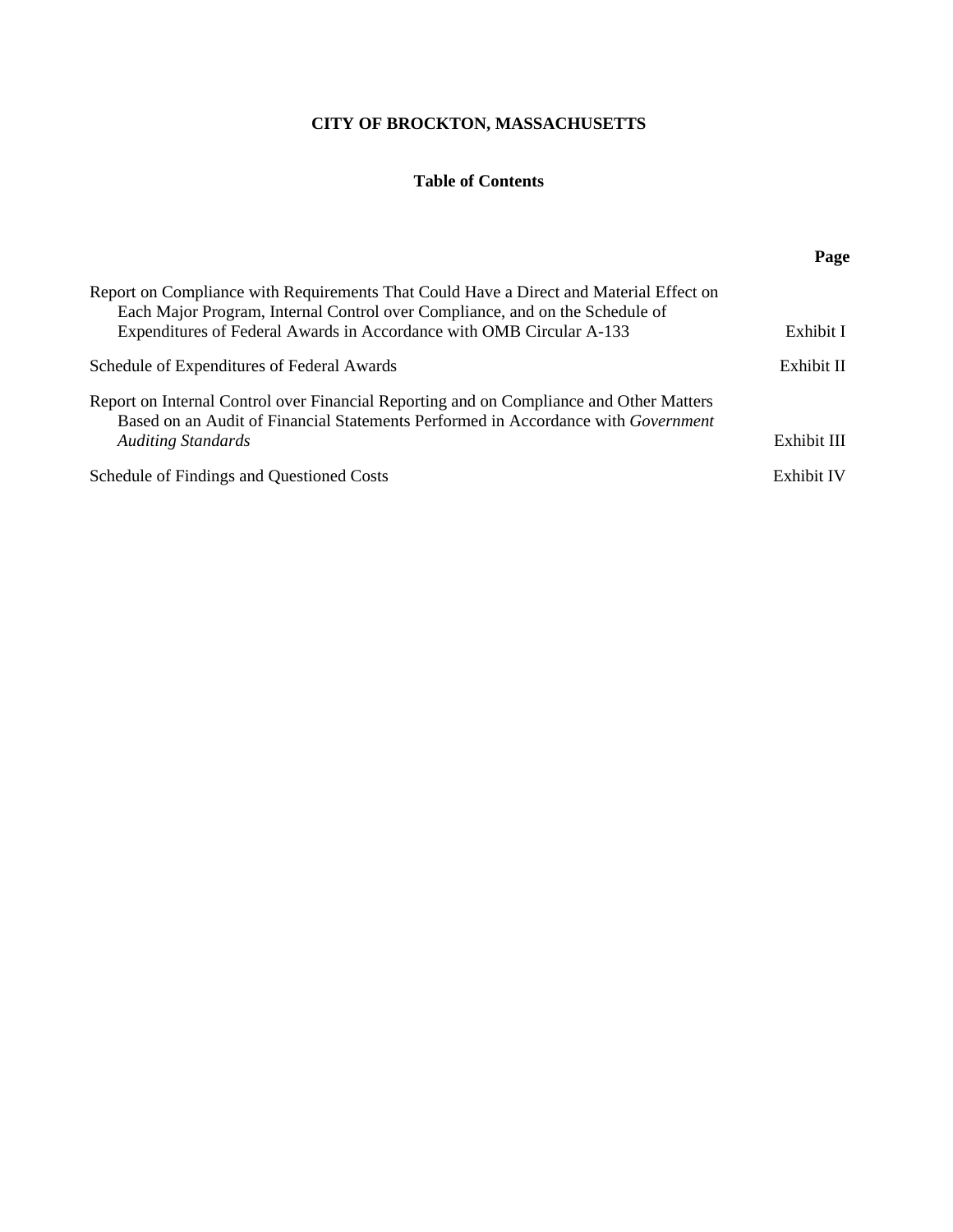

**KPMG LLP**  Two Financial Center 60 South Street Boston, MA 02111

**Exhibit I** 

# **Report on Compliance with Requirements That Could Have a Direct and Material Effect on Major Program, Internal Control over Compliance, and on the Schedule of Expenditures of Federal Awards in Accordance with OMB Circular A-133**

The Honorable Mayor and City Council City of Brockton, Massachusetts:

# **Compliance**

We have audited the City of Brockton, Massachusetts' (the City) compliance with the types of compliance requirements described in the U.S. Office of Management and Budget (OMB) *Circular A-133 Compliance Supplement* that could have a direct and material effect on each of the City's major federal programs for the year ended June 30, 2010. The City's major federal programs are identified in the summary of auditors' results section of the accompanying schedule of findings and questioned costs. Compliance with the requirements of laws, regulations, contracts, and grants applicable to each of its major federal programs is the responsibility of the City's management. Our responsibility is to express an opinion on the City's compliance based on our audit.

We conducted our audit of compliance in accordance with auditing standards generally accepted in the United States of America; the standards applicable to financial audits contained in *Government Auditing Standards*, issued by the Comptroller General of the United States; and OMB Circular A-133, *Audits of States, Local Governments, and Non-Profit Organizations*. Those standards and OMB Circular A-133 require that we plan and perform the audit to obtain reasonable assurance about whether noncompliance with the types of compliance requirements referred to above that could have a direct and material effect on a major federal program occurred. An audit includes examining, on a test basis, evidence about the City's compliance with those requirements and performing such other procedures as we considered necessary in the circumstances. We believe that our audit provides a reasonable basis for our opinion. Our audit does not provide a legal determination of the City's compliance with those requirements.

In our opinion, the City complied, in all material respects, with the compliance requirements referred to above that could have a direct and material effect on each of its major federal programs for the year ended June 30, 2010.

#### **Internal Control over Compliance**

Management of the City is responsible for establishing and maintaining effective internal control over compliance with the requirements of laws, regulations, contracts, and grants applicable to federal programs. In planning and performing our audit, we considered the City's internal control over compliance with the requirements that could have a direct and material effect on a major federal program to determine the auditing procedures for the purpose of expressing our opinion on compliance and to test and report on internal control over compliance in accordance with OMB Circular A-133, but not for the purpose of expressing an opinion on the effectiveness of internal control over compliance. Accordingly, we do not express an opinion on the effectiveness of the City's internal control over compliance.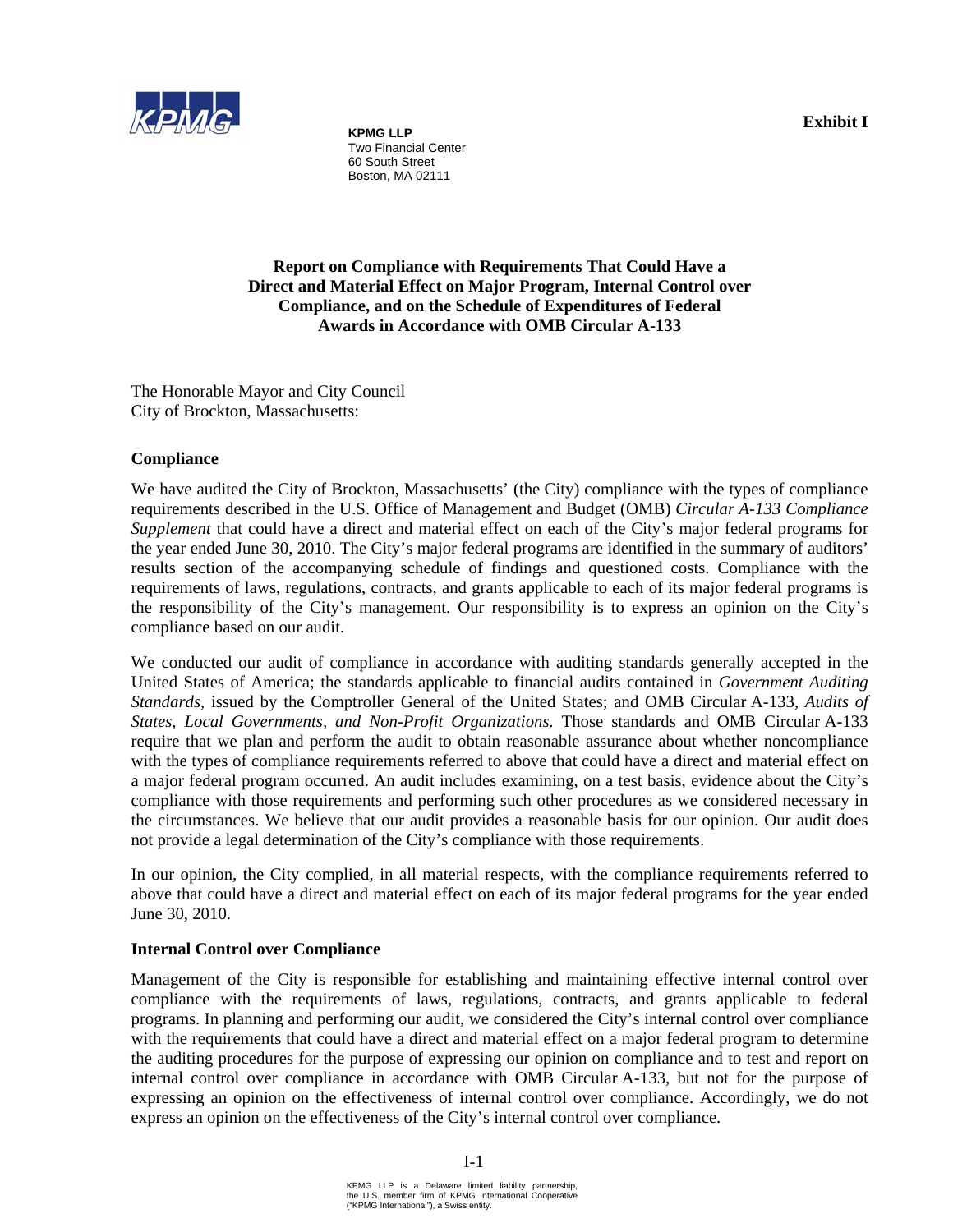

A deficiency in internal control over compliance exists when the design or operation of a control over compliance does not allow management or employees, in the normal course of performing their assigned functions, to prevent, or detect and correct, noncompliance with a type of compliance requirement of a federal program on a timely basis. A material weakness in internal control over compliance is a deficiency, or combination of deficiencies, in internal control over compliance, such that there is a reasonable possibility that material noncompliance with a type of compliance requirement of a federal program will not be prevented, or detected and corrected, on a timely basis.

Our consideration of internal control over compliance was for the limited purpose described in the first paragraph of this section and was not designed to identify all deficiencies in internal control over compliance that might be deficiencies, significant deficiencies, or material weaknesses. We did not identify any deficiencies in internal control over compliance that we consider to be material weaknesses, as defined above.

# **Schedule of Expenditures of Federal Awards**

We have audited the financial statements of the governmental activities, the business-type activities, each major fund, and the aggregate remaining fund information of the City as of and for the year ended June 30, 2010, and have issued our report thereon dated March 22, 2011. Our audit was performed for the purpose of forming opinions on the financial statements that collectively comprise the City's basic financial statements. The accompanying schedule of expenditures of federal awards is presented for purposes of additional analysis as required by OMB Circular A-133 and is not a required part of the basic financial statements. Such information has been subjected to the auditing procedures applied in the audit of the basic financial statements and, in our opinion, is fairly stated, in all material respects, in relation to the basic financial statements.

This report is intended solely for the information and use of management, the Board of Selectmen, others within the entity, and federal awarding agencies and pass-through entities and is not intended to be and should not be used by anyone other than these specified parties.

KPMG LLP

April 13, 2011 (except the schedule of expenditures of federal awards, which is as of March 22, 2011)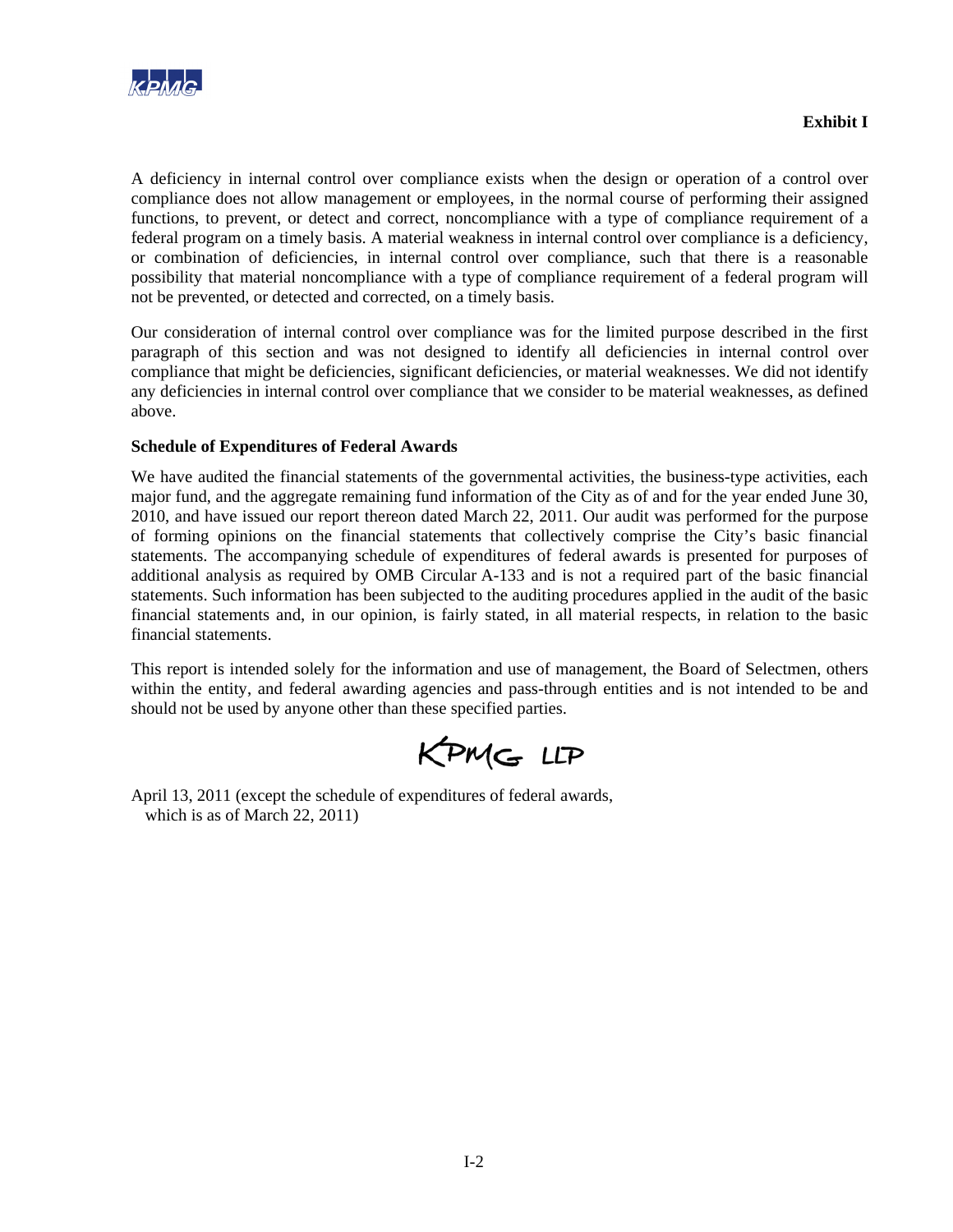#### **Exhibit II**

# **CITY OF BROCKTON, MASSACHUSETTS**

Schedule of Expenditures of Federal Awards

Year ended June 30, 2010

| Federal grantor/passed-through grantor/program title                                                                                                                                                                                                                                                                          | <b>CFDA</b><br>number                                          | Federal<br>expenditures                                          |
|-------------------------------------------------------------------------------------------------------------------------------------------------------------------------------------------------------------------------------------------------------------------------------------------------------------------------------|----------------------------------------------------------------|------------------------------------------------------------------|
| U.S. Department of Agriculture:                                                                                                                                                                                                                                                                                               |                                                                |                                                                  |
| Passed through State Department of Elementary and Secondary Education:<br>Food Donation<br>School Breakfast Program (note 4)<br>National School Lunch Program (note 4)<br>Child and Adult Care Food Program<br>Special Summer Food Service Program for Children (note 4)<br>National School Lunch Equipment Assistance - ARRA | \$<br>10.550<br>10.553<br>10.555<br>10.558<br>10.559<br>10.579 | 392,996<br>1,454,138<br>4,459,611<br>69,822<br>219,693<br>27,611 |
| Total U.S. Department of Agriculture                                                                                                                                                                                                                                                                                          |                                                                | 6,623,871                                                        |
| U.S. Department of Defense:<br>Direct Programs:<br><b>US Army Junior ROTC</b>                                                                                                                                                                                                                                                 | 12.000                                                         | 92.250                                                           |
| Total U.S. Department of Defense                                                                                                                                                                                                                                                                                              |                                                                | 92,250                                                           |
| U.S. Department of Housing and Urban Development:<br>Direct programs:<br>Community Development Block Grant – Entitlement Grants (note 4)                                                                                                                                                                                      | 14.218                                                         | 1,771,831                                                        |
| Community Development Block Grant - ARRA (note 4)<br>Homeless Prevention and Rapid Re-Housing Program Technical Assistance - ARRA                                                                                                                                                                                             | 14.253<br>14.257                                               | 305,148<br>257,636                                               |
| Total U.S. Department of Housing and Urban Development                                                                                                                                                                                                                                                                        |                                                                | 2,334,615                                                        |
| U.S. Department of Justice:<br>Direct programs:<br>Part E – Developing, Testing and Demonstrating Promising New Programs<br><b>Community Policing Grants</b><br>Gang Resistance Education and Training                                                                                                                        | 16.541<br>16.710<br>16.737                                     | 139,559<br>306.896<br>47,336                                     |
| Total direct programs                                                                                                                                                                                                                                                                                                         |                                                                | 493,791                                                          |
| Passed through State Executive Office of Public Safety and Security:<br>Project Safe Neighborhoods<br><b>Community Capacity Development Office</b>                                                                                                                                                                            | 16.609<br>16.738                                               | 99,000<br>45,000                                                 |
| Total pass-through State Office of Public Safety                                                                                                                                                                                                                                                                              |                                                                | 144,000                                                          |
| Passed through State Division of Fire Services:<br>Byrne Formula Grant Program<br>Community Capacity Development Office<br>Edward Byrne Memorial Justice Assistance Grant Program<br>Edward Byrne Memorial Justice Assistance Grant - ARRA                                                                                    | 16.579<br>16.595<br>16.738<br>16.803                           | 95,230<br>3,471<br>68,076<br>268,148                             |
| Total pass-through programs                                                                                                                                                                                                                                                                                                   |                                                                | 434,925                                                          |
| Total U.S. Department of Justice                                                                                                                                                                                                                                                                                              |                                                                | 1,072,716                                                        |
| U.S. Department of Environmental Protection Agency:<br>Direct Programs:                                                                                                                                                                                                                                                       |                                                                |                                                                  |
| <b>Congressionally Mandated Projects</b>                                                                                                                                                                                                                                                                                      | 66.202                                                         | 164,367                                                          |
| Total direct programs                                                                                                                                                                                                                                                                                                         |                                                                | 164,367                                                          |
| Passed through Massachusetts Water Pollution Abatement Trust:<br>ARRA – Capitalization Grants for Clean Water State Revolving Fund                                                                                                                                                                                            | 66.458                                                         | 1,290,190                                                        |
| Total pass-through programs                                                                                                                                                                                                                                                                                                   |                                                                | 1,290,190                                                        |
| Total U.S. Department of Environmental Protection Agency                                                                                                                                                                                                                                                                      |                                                                | 1,454,557                                                        |
| U.S. Department of Energy:<br>Direct Programs:<br>ARRA – Energy Efficiency and Conservation Block Grant Program                                                                                                                                                                                                               | 81.128                                                         | 42,239                                                           |
| Total U.S. Department of Energy                                                                                                                                                                                                                                                                                               |                                                                | 42,239                                                           |
| U.S. Department of Labor:<br>Direct program:                                                                                                                                                                                                                                                                                  |                                                                |                                                                  |
| Multiple Education Pathways Blueprint Grants (MEPB)                                                                                                                                                                                                                                                                           | 17.261                                                         | 55,060                                                           |
| Total direct programs                                                                                                                                                                                                                                                                                                         |                                                                | 55,060                                                           |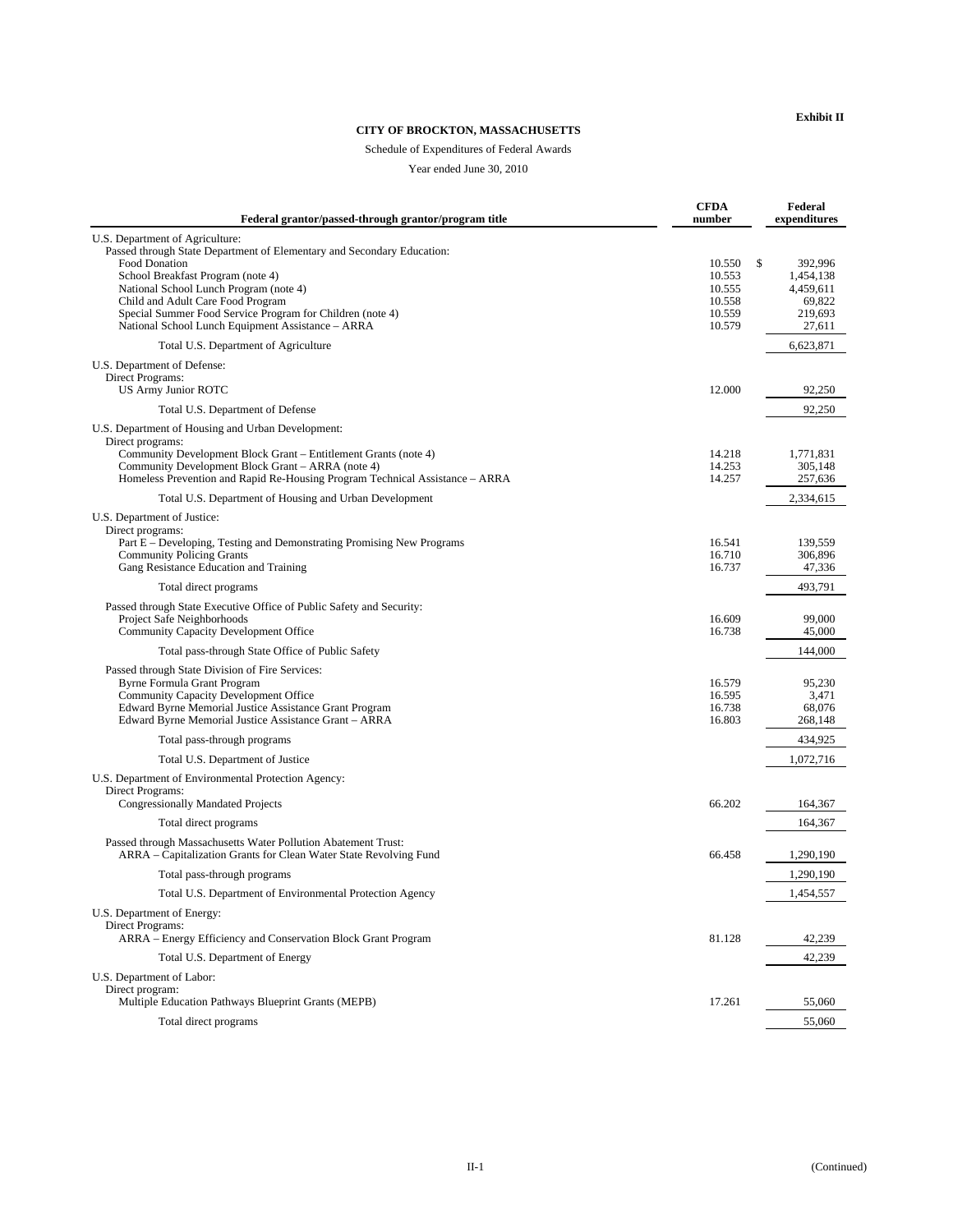#### **Exhibit II**

### **CITY OF BROCKTON, MASSACHUSETTS**

Schedule of Expenditures of Federal Awards Year ended June 30, 2010

| Year ended June 30, 2010 |  |  |
|--------------------------|--|--|
|                          |  |  |

| Federal grantor/passed-through grantor/program title                                                                | <b>CFDA</b><br>number |    | Federal<br>expenditures |
|---------------------------------------------------------------------------------------------------------------------|-----------------------|----|-------------------------|
| Passed through Brockton Area Private Industry Council:                                                              |                       |    |                         |
| ARRA – WIA Adult Program (note 4)                                                                                   | 17.258                | \$ | 5,386                   |
| ARRA – WIA Youth Activities (note 4)                                                                                | 17.259                |    | 4,881                   |
| ARRA – Dislocated Workers (note 4)                                                                                  | 17.260                |    | 15,052                  |
| Total pass through programs                                                                                         |                       |    | 25,319                  |
| Total US Department of Labor                                                                                        |                       |    | 80,379                  |
| U.S. Department of Transportation:                                                                                  |                       |    |                         |
| Passed through State Office of Public Safety:                                                                       |                       |    |                         |
| State and Community Highway Safety                                                                                  | 20.600                |    | 20,436                  |
| Total US Department of Transportation                                                                               |                       |    | 20,436                  |
| U.S. Department of Education:                                                                                       |                       |    |                         |
| Direct programs:<br>Fund for the Improvement of Education                                                           |                       |    |                         |
|                                                                                                                     | 84.215                |    | 132,268                 |
| Total direct programs                                                                                               |                       |    | 132,268                 |
| Passed through State Department of Elementary and Secondary Education:                                              | 84.002                |    |                         |
| Adult Education - Basic Grants to States<br>Title I – Grants to Local Educational Agencies (note 4)                 | 84.010                |    | 2,607<br>5,775,145      |
| Special Education - Grants to States (note 4)                                                                       | 84.027                |    | 4,182,957               |
| Vocational Education – Grants to States                                                                             | 84.048                |    | 127,555                 |
| <b>Vocational Rehabilitation</b>                                                                                    | 84.126                |    | 5,483                   |
| Kindergarten Development (note 4)                                                                                   | 84.173                |    | 14,929                  |
| Safe & Drug Free Schools and Communities - State Grants                                                             | 84.186                |    | 83,885                  |
| Education for Homeless Children & Youth                                                                             | 84.196                |    | 65,669                  |
| Twenty-First Century Community Learning Centers<br>Technology Literacy Challenge Fund Grants                        | 84.287<br>84.318      |    | 941,552                 |
| <b>Reading First State Grants</b>                                                                                   | 84.357                |    | 188,732<br>34,449       |
| <b>English Language Acquisition Grants</b>                                                                          | 84.365                |    | 704,053                 |
| Mathematics and Science Partnership Program                                                                         | 84.366                |    | 345,800                 |
| <b>Improving Teach Quality State Grants</b>                                                                         | 84.367                |    | 1,381,530               |
| Statewide Data Systems                                                                                              | 84.372                |    | 20,000                  |
| School Improvement Grants                                                                                           | 84.377                |    | 5,074                   |
| ARRA – Education for Homeless Children & Youth                                                                      | 84.387                |    | 37,874                  |
| ARRA – Title I – Grants to Local Educational Agencies (note 4)                                                      | 84.389                |    | 1,308,052               |
| ARRA – Special Education – Grants to States (note 4)                                                                | 84.391                |    | 2,559,417               |
| ARRA – State Fiscal Stabilization Funds – Education (note 4)                                                        | 84.394                |    | 6,594,518               |
| ARRA – State Fiscal Stabilization Fund – Government Services (note 4)                                               | 84.397                |    | 150,641                 |
| Passed through Massachusetts Department of Early Childhood Education & Care:<br>Early Childhood Allocation (note 4) | 84.173                |    | 88,201                  |
| ARRA – Special Education – Preschool Grants (note 4)                                                                | 84.392                |    | 88,222                  |
| Total pass-through programs                                                                                         |                       |    | 24,706,345              |
| Total U.S. Department of Education                                                                                  |                       |    | 24,838,613              |
| Corporation for National and Community Service:                                                                     |                       |    |                         |
| Passed through State Department of Education:                                                                       |                       |    |                         |
| Learn and Serve America School and Community Program                                                                | 94.004                |    | 29,970                  |
| Total Corp. for National and Community Service                                                                      |                       |    | 29,970                  |
| U.S. Department of Health and Human Services:                                                                       |                       |    |                         |
| Passed through State Department of Public Health:                                                                   |                       |    |                         |
| <b>Public Health Emergency Preparedness</b>                                                                         | 93.069                |    | 50,471                  |
| National Bioterrorism Hospital Preparedness Program                                                                 | 93.889                |    | 3,388                   |
| Total U.S. Department of Health and Human Services                                                                  |                       |    | 53,859                  |
| U.S. Department of Homeland Security:                                                                               |                       |    |                         |
| Direct program:<br>Disaster Grants - Public Assistance Grant                                                        | 97.036                |    | 139,698                 |
|                                                                                                                     |                       |    |                         |
| Total U.S. Department of Homeland Security                                                                          |                       |    | 139,698                 |
| Total expenditures of federal awards                                                                                |                       | S  | 36,783,203              |

See accompanying notes to schedule of expenditures of federal awards.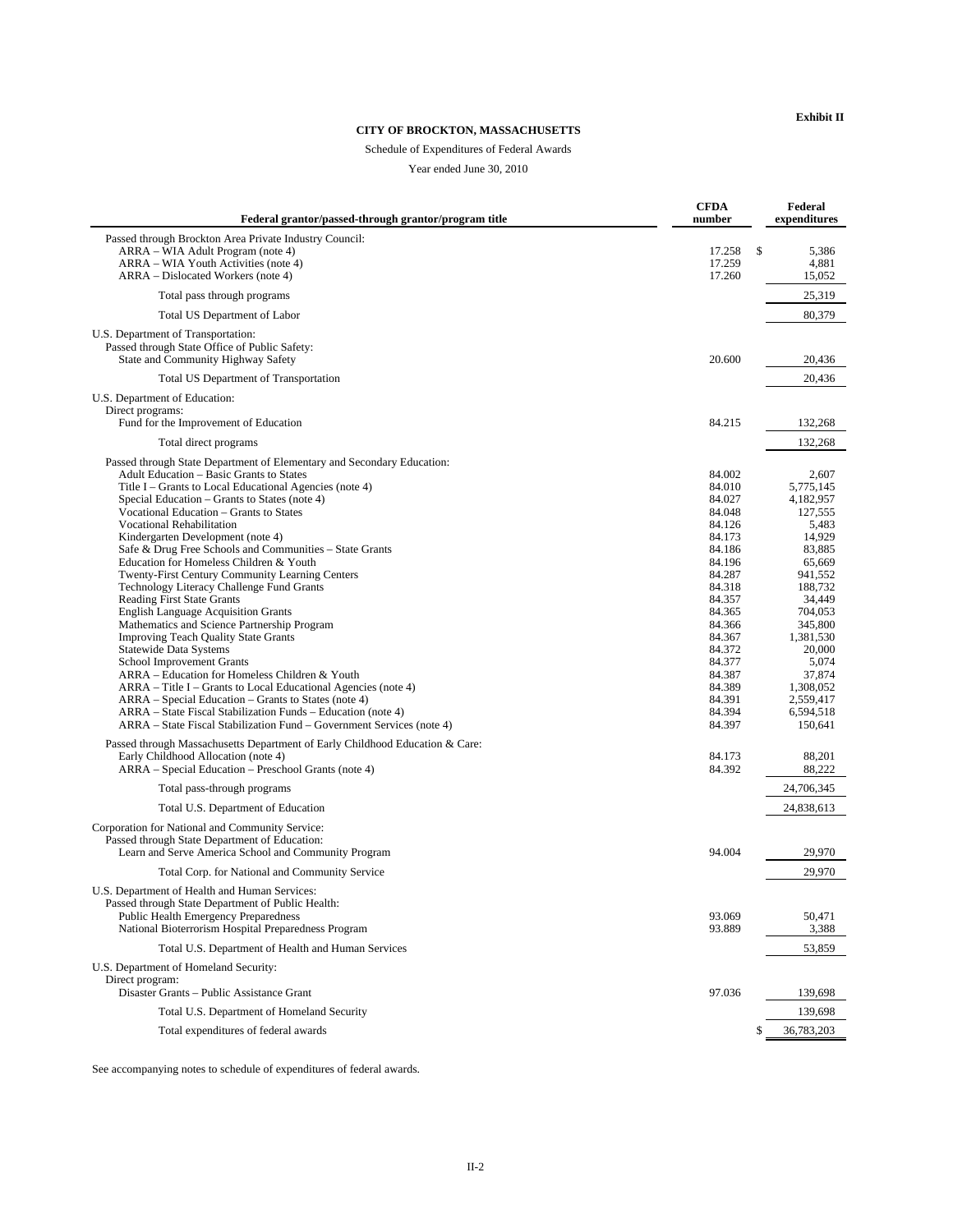**Exhibit II** 

# **CITY OF BROCKTON, MASSACHUSETTS**

### Notes to Schedule of Expenditures of Federal Awards

Year ended June 30, 2010

### **(1) Definition of Reporting Entity**

The accompanying schedule of expenditures of federal awards (the Schedule) presents the activity of all federal financial assistance programs of the City of Brockton, Massachusetts. All federal awards received directly from federal agencies as well as federal awards passed through other local government agencies are included on the Schedule.

#### **(2) Summary of Significant Accounting Policies**

The accounting and reporting policies of the City of Brockton, Massachusetts, are set forth below:

#### *(a) Basis of Presentation*

The accompanying Schedule is presented using the modified accrual basis of accounting.

#### *(b) School Cafeteria Programs*

The City accounts for local, state, and federal expenditures of the National School Breakfast/Lunch programs in one combined fund. Program expenditures in the schedule represent federal reimbursements for meals provided during 2010.

# *(c) Food Distribution Program*

Noncash contributions of commodities under the Food Distribution program are received under a State distribution formula and are valued at federally published wholesale prices for purposes of this schedule. Such commodities are not recorded in the financial records, although memorandum records are maintained.

#### **(3) Subrecipient Expenditures**

The Community Development Block Grants/Entitlement Grant and the Homeless Prevention and Rapid Re-Housing Program Technical Assistance expenditures in the schedule of expenditures of federal awards represent funds paid by the City to Building a Better Brockton. Building a Better Brockton is a subrecipient of the City.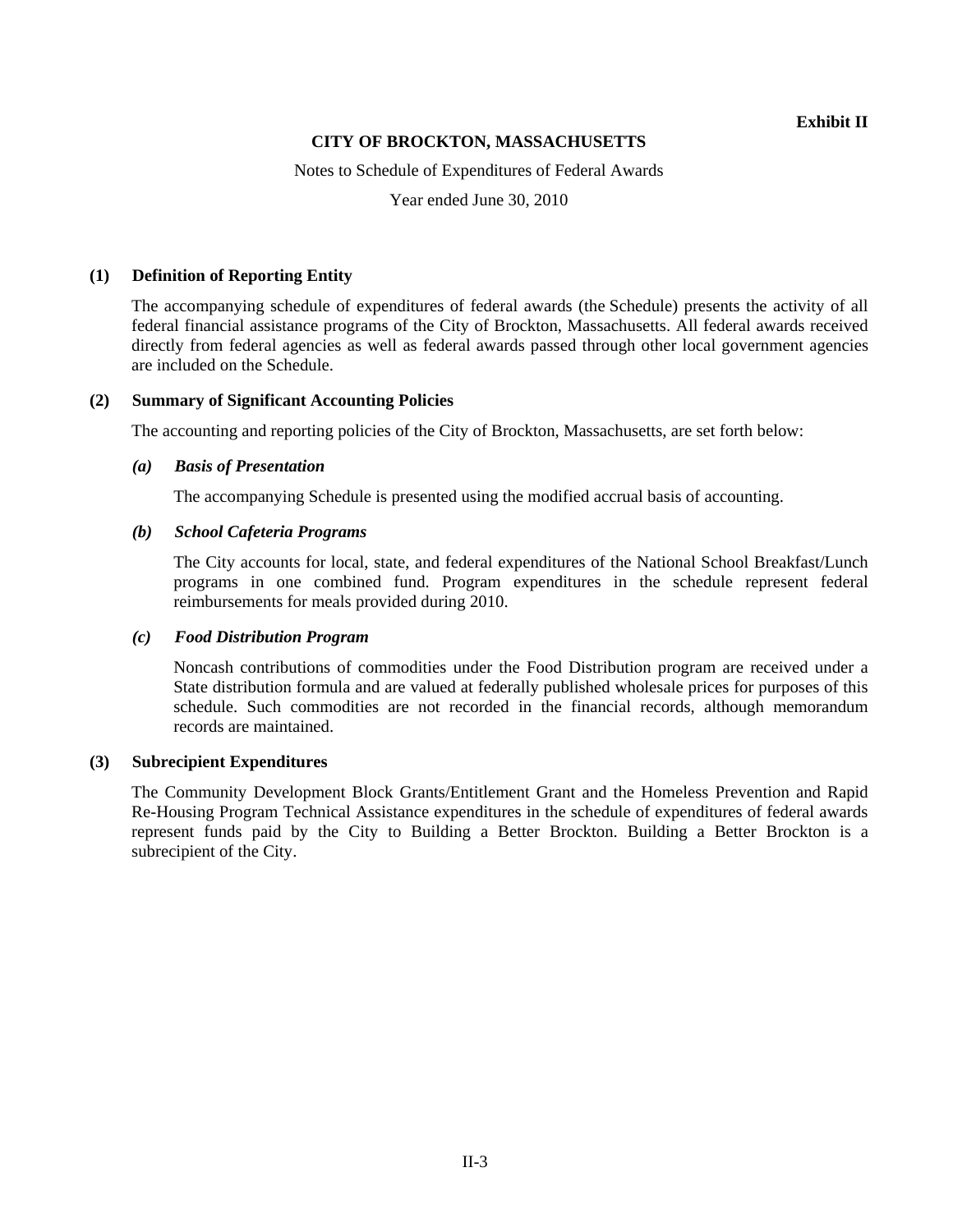#### Notes to Schedule of Expenditures of Federal Awards

Year ended June 30, 2010

#### **(4) Clustered Programs**

OMB Circular A-133 defines a "cluster" as "a grouping of closely related programs that share common compliance requirements." The table below details the federal programs included in the schedule of expenditures of federal awards that are required by OMB Circular A-133 to be "clustered" for purposes of testing federal compliance requirements and identifying Type A programs

| CFDA#                                           | <b>Program Title</b>                                                                                                                               |    | <b>Expenditures</b>                         |
|-------------------------------------------------|----------------------------------------------------------------------------------------------------------------------------------------------------|----|---------------------------------------------|
| <b>Child Nutrition Cluster:</b>                 |                                                                                                                                                    |    |                                             |
| 10.553<br>10.555<br>10.559                      | School Breakfast Program<br>National School Lunch Program<br>Summer Food Service Program for Children                                              | \$ | 1,454,138<br>4,459,611<br>219,693           |
|                                                 | <b>Child Nutrition Cluster Total</b>                                                                                                               | \$ | 6,133,442                                   |
| <b>CDBG</b> Entitlement Grants Cluster:         |                                                                                                                                                    |    |                                             |
| 14.218<br>14.253                                | <b>Community Development Block Grant</b><br><b>ARRA</b> – Community Development Block Grant                                                        | \$ | 1,771,831<br>305,148                        |
|                                                 | <b>CDBG</b> Entitlement Grants Cluster Total                                                                                                       | S  | 2,076,979                                   |
| <b>WIA Cluster:</b>                             |                                                                                                                                                    |    |                                             |
| 17.258<br>17.259<br>17.260                      | <b>WIA Adult Program</b><br><b>WIA Youth Activities</b><br><b>WIA Dislocated Workers</b>                                                           | \$ | 5,386<br>4,881<br>15,052                    |
|                                                 | <b>WIA Cluster Total</b>                                                                                                                           | \$ | 25,319                                      |
| Title I, Part A Cluster:                        |                                                                                                                                                    |    |                                             |
| 84.010<br>84.389                                | Title I Grants to Local Educational Agencies<br>ARRA - Title I Grants to Local Educational Agencies                                                | \$ | 5,775,145<br>1,308,052                      |
|                                                 | Title I, Part A Cluster                                                                                                                            |    | 7,083,197                                   |
| Special Education (IDEA) Cluster:               |                                                                                                                                                    |    |                                             |
| 84.027<br>84.173<br>84.391<br>84.392            | <b>Special Education</b><br>Special Education - Preschool Grants<br><b>ARRA</b> – Special Education<br>ARRA – Special Education – Preschool Grants | \$ | 4,182,957<br>103,130<br>2,559,417<br>88,222 |
|                                                 | Special Education (IDEA) Cluster Total                                                                                                             |    | 6,933,726                                   |
| <b>State Fiscal Stabilization Fund Cluster:</b> |                                                                                                                                                    |    |                                             |
| 84.397<br>84.394                                | State Fiscal Stabilization Fund – Governmental Services<br>State Fiscal Stabilizatin Fund - Educational Services                                   | \$ | 150,641<br>6,594,518                        |
|                                                 | <b>State Fiscal Stabilization Fund Cluster Total</b>                                                                                               | \$ | 6,745,159                                   |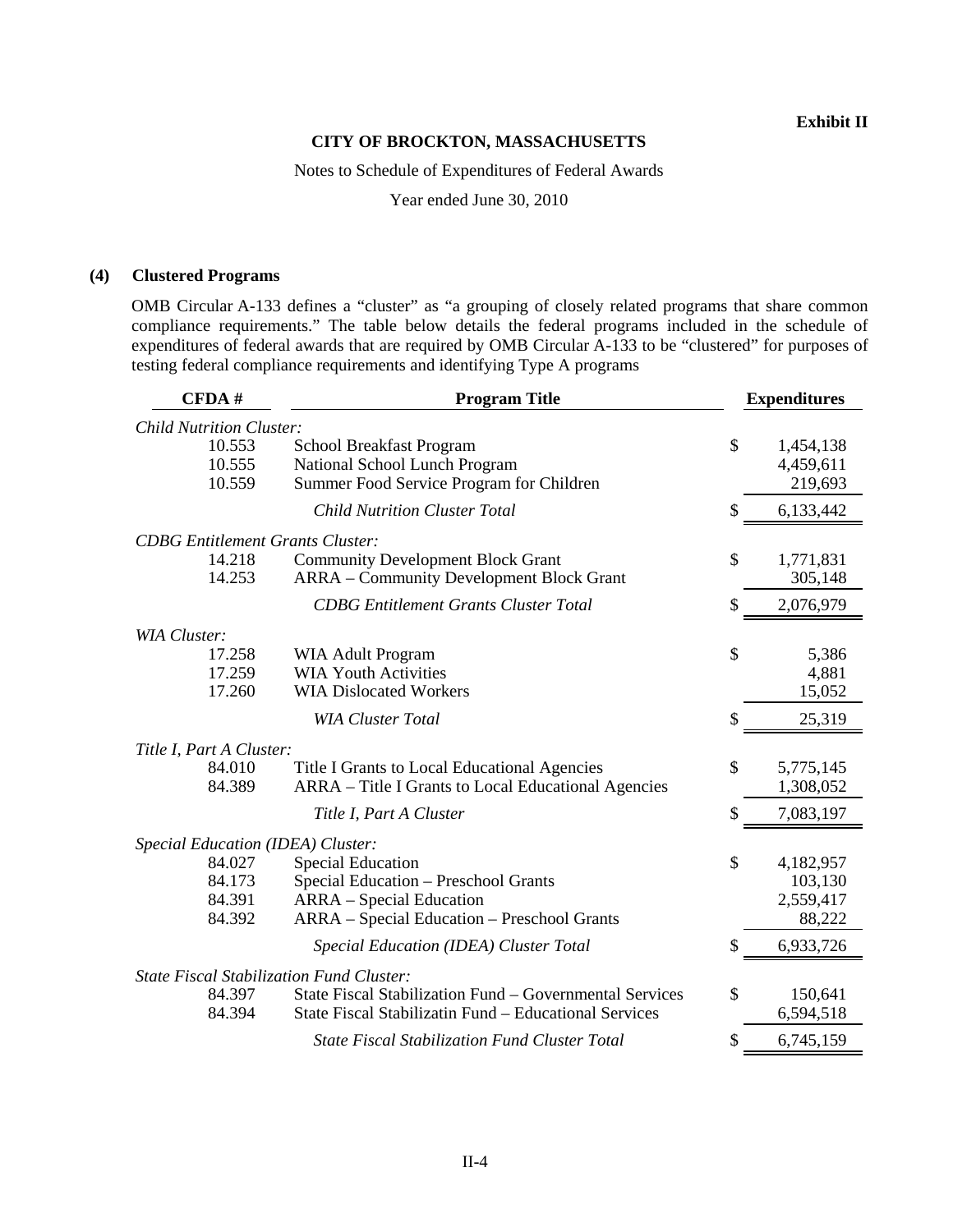



**KPMG LLP**  Two Financial Center 60 South Street Boston, MA 02111

# **Report on Internal Control over Financial Reporting and on Compliance and Other Matters Based on an Audit of Financial Statements Performed in Accordance with** *Government Auditing Standards*

The Honorable Mayor and City Council City of Brockton, Massachusetts:

We have audited the financial statements of the governmental activities, the business-type activities, each major fund, and the aggregate remaining fund information of the City of Boston, Massachusetts (the City) as of and for the year ended June 30, 2010, which collectively comprise the City's basic financial statements, and have issued our report thereon dated March 22, 2011. We conducted our audit in accordance with auditing standards generally accepted in the United States of America and the standards applicable to financial audits contained in *Government Auditing Standards*, issued by the Comptroller General of the United States.

For purposes of this report, our consideration of internal control over financial reporting and our tests of compliance with certain provisions of laws, regulations, contracts, and other matters did not include the Brockton Retirement System. We have issued a separate report on our consideration of internal control over financial reporting and our tests of compliance with certain provisions of laws, regulations, contracts, and other matters for this entity. The findings, if any, included in that report are not included herein.

# **Internal Control over Financial Reporting**

In planning and performing our audit, we considered the City's internal control over financial reporting as a basis for designing our auditing procedures for the purpose of expressing our opinions on the financial statements, but not for the purpose of expressing an opinion on the effectiveness of the City's internal control over financial reporting. Accordingly, we do not express an opinion on the effectiveness of the City's internal control over financial reporting.

A deficiency in internal control over financial reporting exists when the design or operation of a control does not allow management or employees, in the normal course of performing their assigned functions, to prevent, or detect and correct misstatements on a timely basis. A material weakness is a deficiency, or combination of deficiencies, in internal control over financial reporting, such that there is a reasonable possibility that a material misstatement of the entity's financial statements will not be prevented, or detected and corrected on a timely basis.

Our consideration of internal control over financial reporting was for the limited purpose described in the first paragraph of this section and was not designed to identify all deficiencies in internal control over financial reporting that might be deficiencies, significant deficiencies, or material weaknesses. We did not identify any deficiencies in internal control over financial reporting that we consider to be material weaknesses, as defined above. However, we identified a deficiency in internal control over financial reporting that we consider to be a significant deficiency and is described in the accompanying schedule of findings and questioned costs as item 2010-1. A significant deficiency is a deficiency, or combination of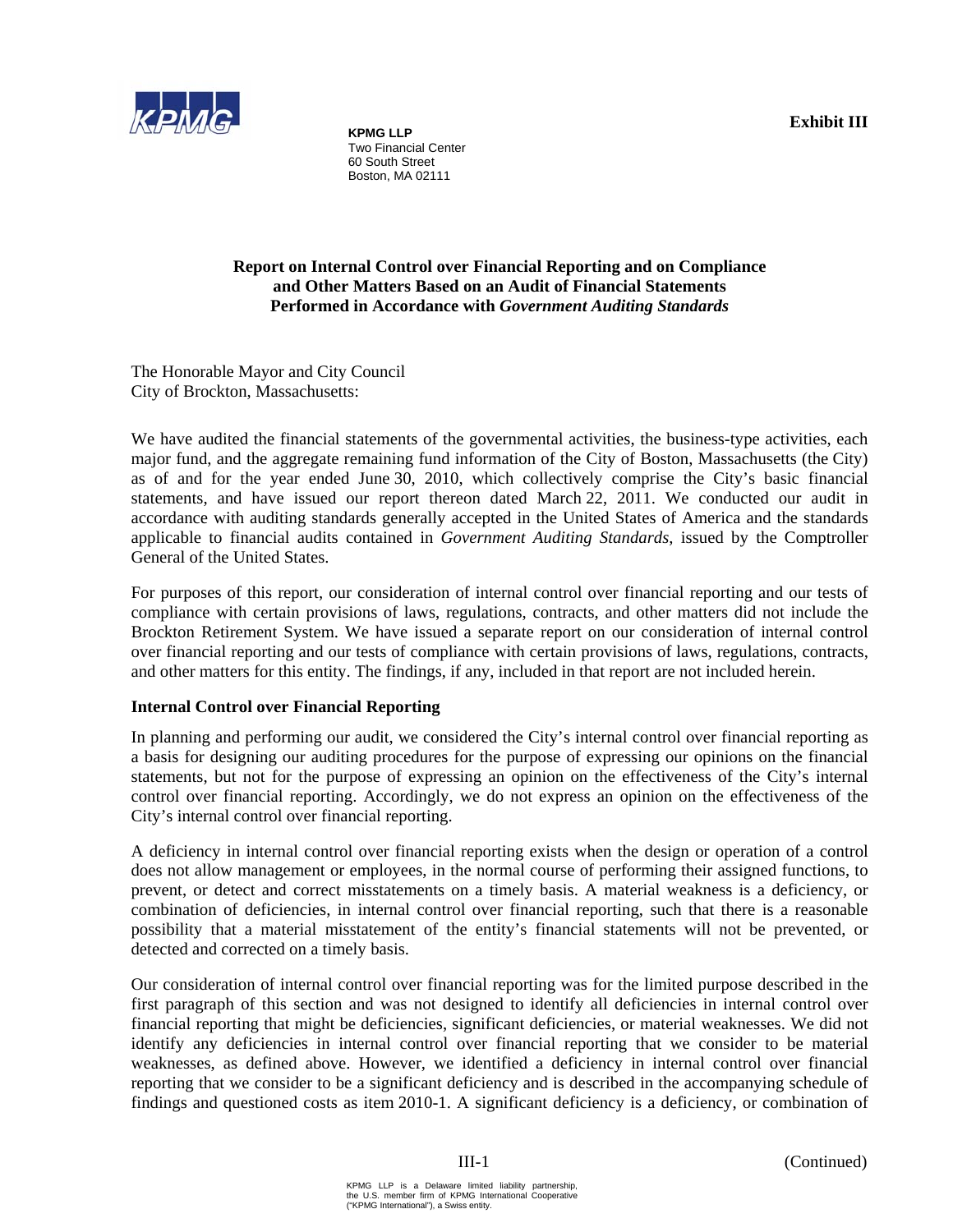

deficiencies, in internal control over financial reporting that is less severe than a material weakness, yet important enough to merit attention by those charged with governance.

# **Compliance and Other Matters**

As part of obtaining reasonable assurance about whether the City's basic financial statements are free of material misstatement, we performed tests of its compliance with certain provisions of laws, regulations, contracts, and grant agreements, noncompliance with which could have a direct and material effect on the determination of financial statement amounts. However, providing an opinion on compliance with those provisions was not an objective of our audit and, accordingly, we do not express such an opinion. The results of our tests disclosed no instances of noncompliance or other matters that are required to be reported under *Government Auditing Standards*.

The City's response to the finding identified in our audit is described in the accompanying schedule of findings and questioned costs. We did not audit the City's response and, accordingly, we express no opinion on it.

This report is intended solely for the information and use of the Mayor, City Council, elected officials, management, and federal awarding agencies and pass-through entities and is not intended to be and should not be used by anyone other than these specified parties.

KPMG LLP

March 22, 2011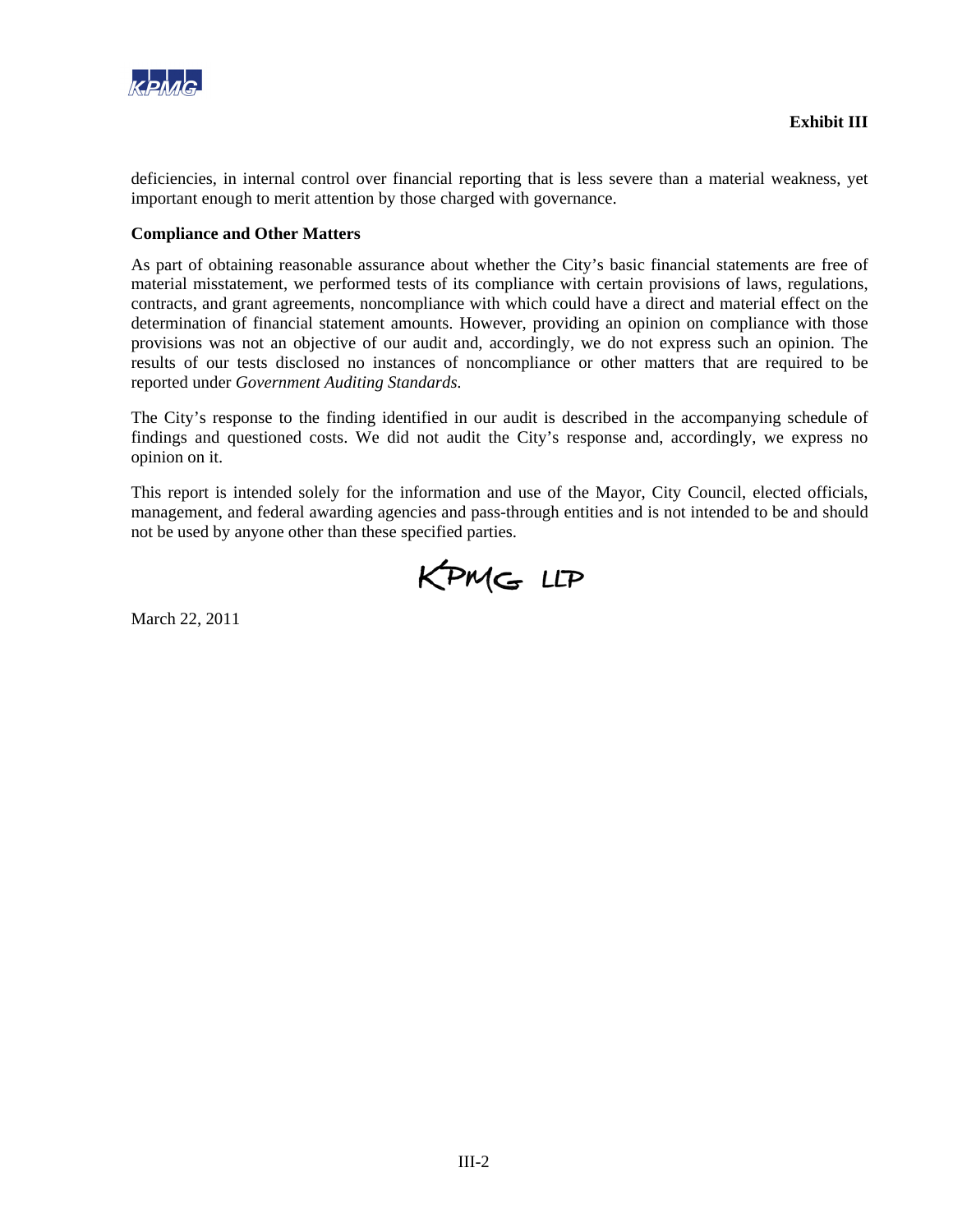**Exhibit IV** 

# **CITY OF BROCKTON, MASSACHUSETTS**

# Schedule of Findings and Questioned Costs

Year ended June 30, 2010

# **(1) Summary of Auditors' Results**

# *Financial Statements*

| Type of auditors' report issued:                                                                                                                                                                                                                                                                                  | Unqualified                                                                                           |              |               |
|-------------------------------------------------------------------------------------------------------------------------------------------------------------------------------------------------------------------------------------------------------------------------------------------------------------------|-------------------------------------------------------------------------------------------------------|--------------|---------------|
| Internal control over financial reporting:                                                                                                                                                                                                                                                                        |                                                                                                       |              |               |
| Material weakness(es) identified?                                                                                                                                                                                                                                                                                 | yes                                                                                                   | X            | no            |
| Significant deficiency (ies) identified that are<br>$\bullet$<br>not considered to be material weakness(es)?                                                                                                                                                                                                      | yes<br>$\mathbf{X}$                                                                                   |              | none reported |
| Noncompliance material to the financial<br>statements noted?                                                                                                                                                                                                                                                      | yes                                                                                                   | $\mathbf{X}$ | no            |
| <b>Federal Awards</b>                                                                                                                                                                                                                                                                                             |                                                                                                       |              |               |
| Internal control over major programs:                                                                                                                                                                                                                                                                             |                                                                                                       |              |               |
| Material weakness(es) identified?                                                                                                                                                                                                                                                                                 | yes                                                                                                   | X            | no            |
| Significant deficiency (ies) identified that are<br>$\bullet$<br>not considered to be material weaknesses?                                                                                                                                                                                                        | yes                                                                                                   | $\mathbf{X}$ | none reported |
| Type of auditors' report issued on compliance<br>for major programs:                                                                                                                                                                                                                                              |                                                                                                       |              |               |
| <b>Child Nutrition Cluster</b><br><b>Special Education Cluster</b><br><b>ARRA</b> – State Fiscal Stabilization Funds<br><b>Title I Cluster</b><br>Clean Water State Revolving Fund<br><b>Community Development Block Grant</b><br>Homeless Prevention and Rapid Re-Housing<br><b>Program Technical Assistance</b> | Unqualified<br>Unqualified<br>Unqualified<br>Unqualified<br>Unqualified<br>Unqualified<br>Unqualified |              |               |
| Any audit findings disclosed that are required to be<br>reported in accordance with section 510(a)<br>of OMB Circular A-133?                                                                                                                                                                                      | yes                                                                                                   | X            | no            |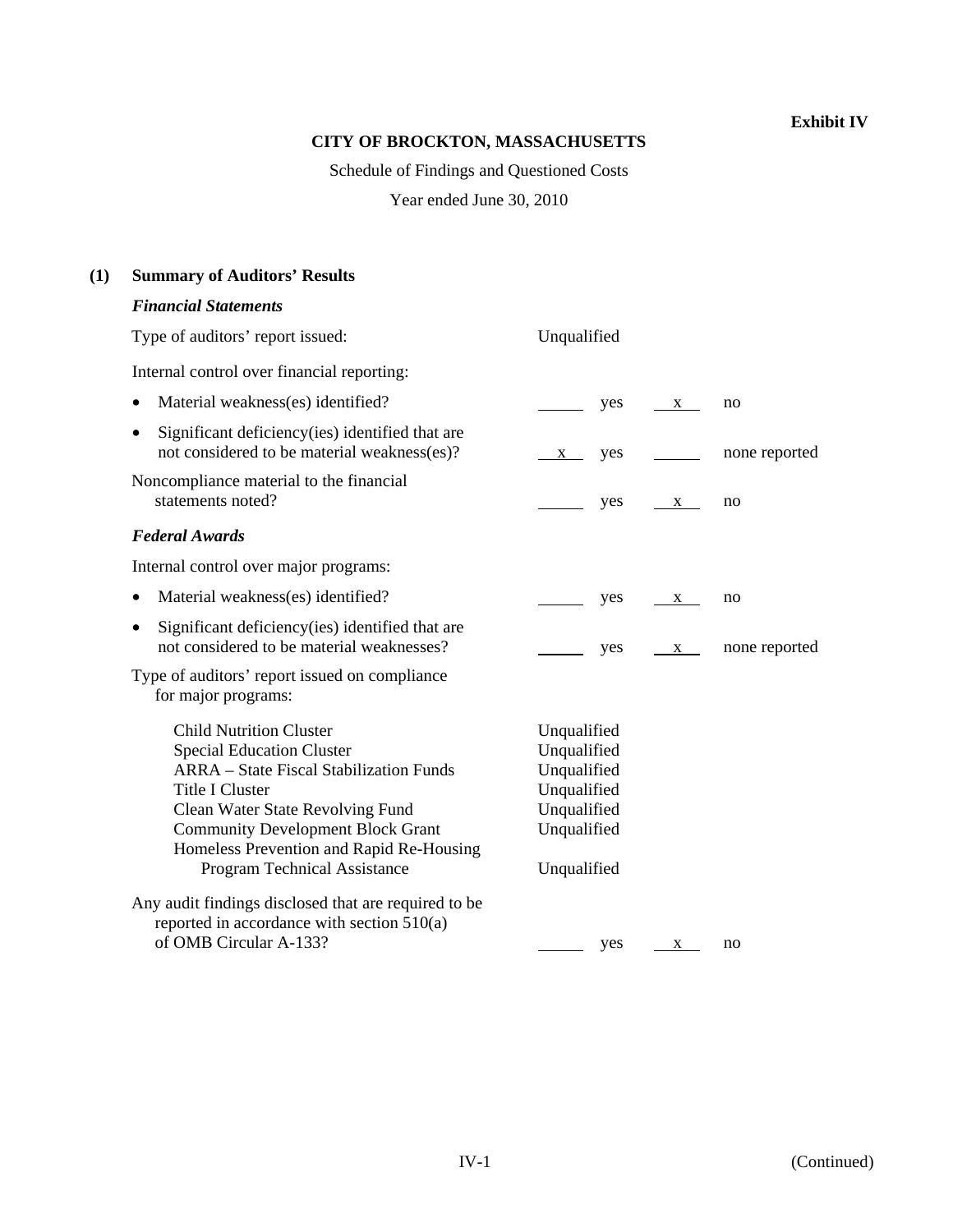#### **Exhibit IV**

# **CITY OF BROCKTON, MASSACHUSETTS**

#### Schedule of Findings and Questioned Costs

Year ended June 30, 2010

#### *Identification of Major Programs*

| Name of federal program or cluster                                                                                                                                                                                                      | CFDA#                                |
|-----------------------------------------------------------------------------------------------------------------------------------------------------------------------------------------------------------------------------------------|--------------------------------------|
| <b>Child Nutrition Cluster:</b><br>School Breakfast Program<br>National School Lunch Program<br>Special Summer Food Service Program for Children                                                                                        | 10.553<br>10.555<br>10.559           |
| Title I Cluster:<br>Title $I -$ Grants to LEA's<br>Title I – Grants to LEA's, Recovery Act                                                                                                                                              | 84.010<br>84.389                     |
| <b>Special Education Cluster:</b><br>Special Education - Grants to States<br>Special Education - Early Childhood Grant<br>Special Education - Grants to States, Recovery Act<br>Special Education – Early Childhood Grant, Recovery Act | 84.027<br>84.173<br>84.391<br>84.392 |
| <b>State Fiscal Stabilization Fund Cluster:</b><br>ARRA – State Fiscal Stabilization Fund – Government Services<br>ARRA – State Fiscal Stabilization Fund – Education Services                                                          | 84.397<br>84.394                     |
| Clean Water State Revolving Fund                                                                                                                                                                                                        | 66.458                               |
| <b>CDBG</b> Entitlement Grants Cluster:<br>Community Development Block Grant - Entitlement Grants<br>Community Development Block Grant - ARRA                                                                                           | 14.218<br>14.253                     |
| Homeless Prevention and Rapid Re-Housing Program Technical Assistance                                                                                                                                                                   | 14.257                               |
| Dollar threshold used to distinguish between<br>type A and type B programs:<br>\$1,103,496                                                                                                                                              |                                      |
| Auditee qualified as low-risk auditee?<br>yes<br>$\mathbf{X}$                                                                                                                                                                           | no                                   |

#### **(2) Relating to Financial Statements Findings Reported in Accordance with** *Government Auditing Standards*

#### **Finding: 2010-1**

In order to record expenses in the correct fiscal year, the City established a process whereby individuals processing payments make a determination as to when the goods or services were delivered to the City and then record that payment in the correct fiscal year.

During our audit, we noted that certain disbursements were recorded as fiscal year 2010 expenses that belong in fiscal year 2011. Upon investigation, we noted that the City was recording items as fiscal 2010 expenses if those expenditures were encumbered before year-end regardless if the goods or services were delivered before or after year-end. While this process results in proper statutory or budgetary accounting is